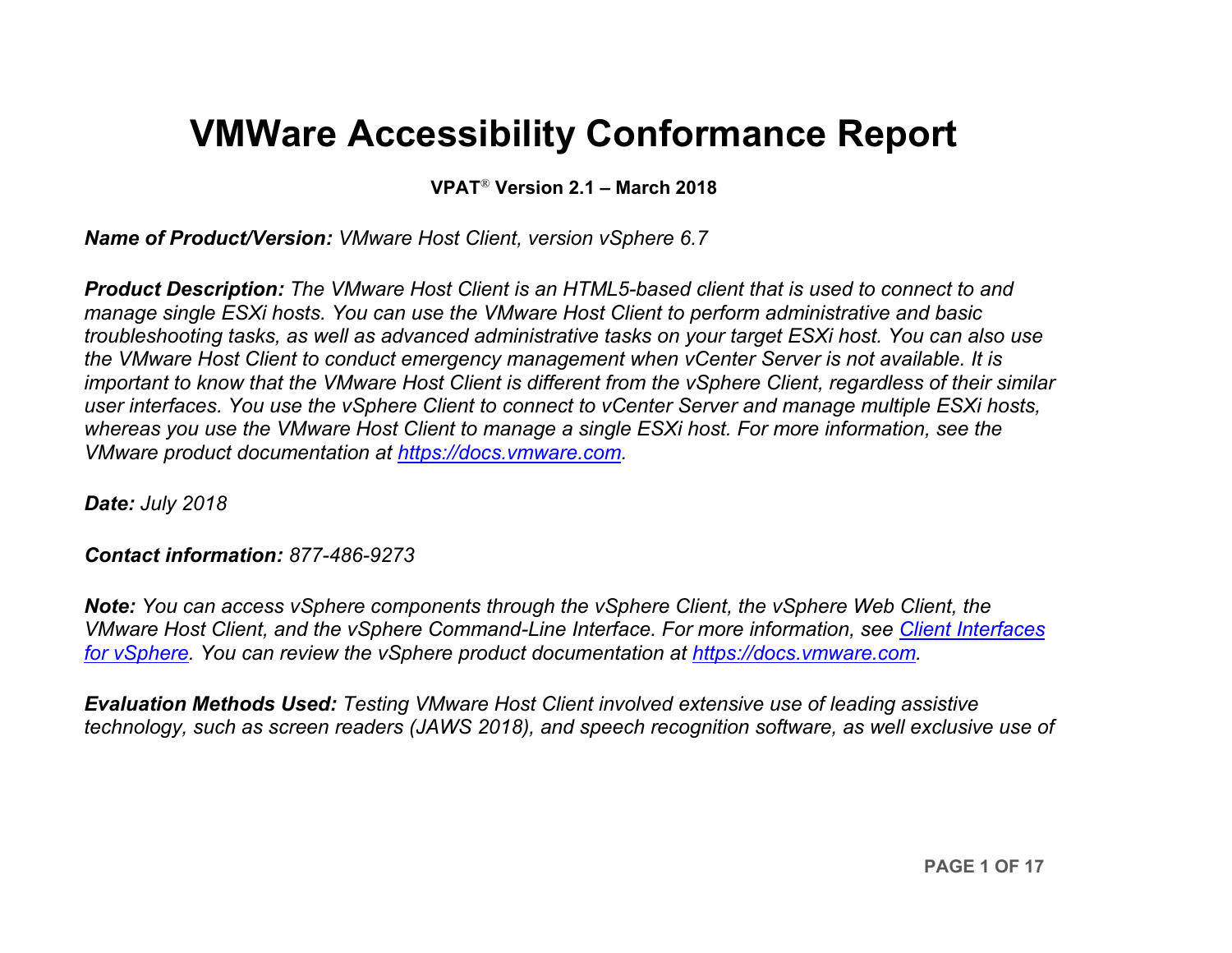*the keyboard. Native platform accessibility features were also used to assist with testing. These were supplemented with techniques, such as manual inspection of Accessibility API output.*

### *Applicable Standards/Guidelines*

This report covers the degree of conformance for the following accessibility standard/guidelines:

| <b>Standard/Guideline</b>                                                                                                                                                                                                                  | <b>Included in Report</b>        |
|--------------------------------------------------------------------------------------------------------------------------------------------------------------------------------------------------------------------------------------------|----------------------------------|
| Web Content Accessibility Guidelines 2.0, at                                                                                                                                                                                               | Level A (Yes)                    |
| http://www.w3.org/TR/2008/REC-WCAG20-20081211/                                                                                                                                                                                             | Level AA (Yes)<br>Level AAA (No) |
| Revised Section 508 standards as published by the U.S. Access Board in<br>the Federal Register on January 18, 2017<br>Corrections to the ICT Final Rule as published by the US Access Board in<br>the Federal Register on January 22, 2018 | (Yes)                            |
| EN 301 549 Accessibility requirements suitable for public procurement of<br>ICT products and services in Europe, - V1.1.2 (2015-04) at<br>http://mandate376.standards.eu/standard                                                          | (Yes)                            |

### *Terms*

The terms used in the Conformance Level information are defined as follows:

- **Supports**: The functionality of the product has at least one method that meets the criterion without known defects or meets with equivalent facilitation.
- **Supports with Exceptions**: Some functionality of the product does not meet the criterion.
- **Does Not Support:** The majority of product functionality does not meet the criterion.
- **Not Applicable**: The criterion is not relevant to the product.
- **Not Evaluated**: The product has not been evaluated against the criterion. This can be used only in WCAG 2.0 Level AAA.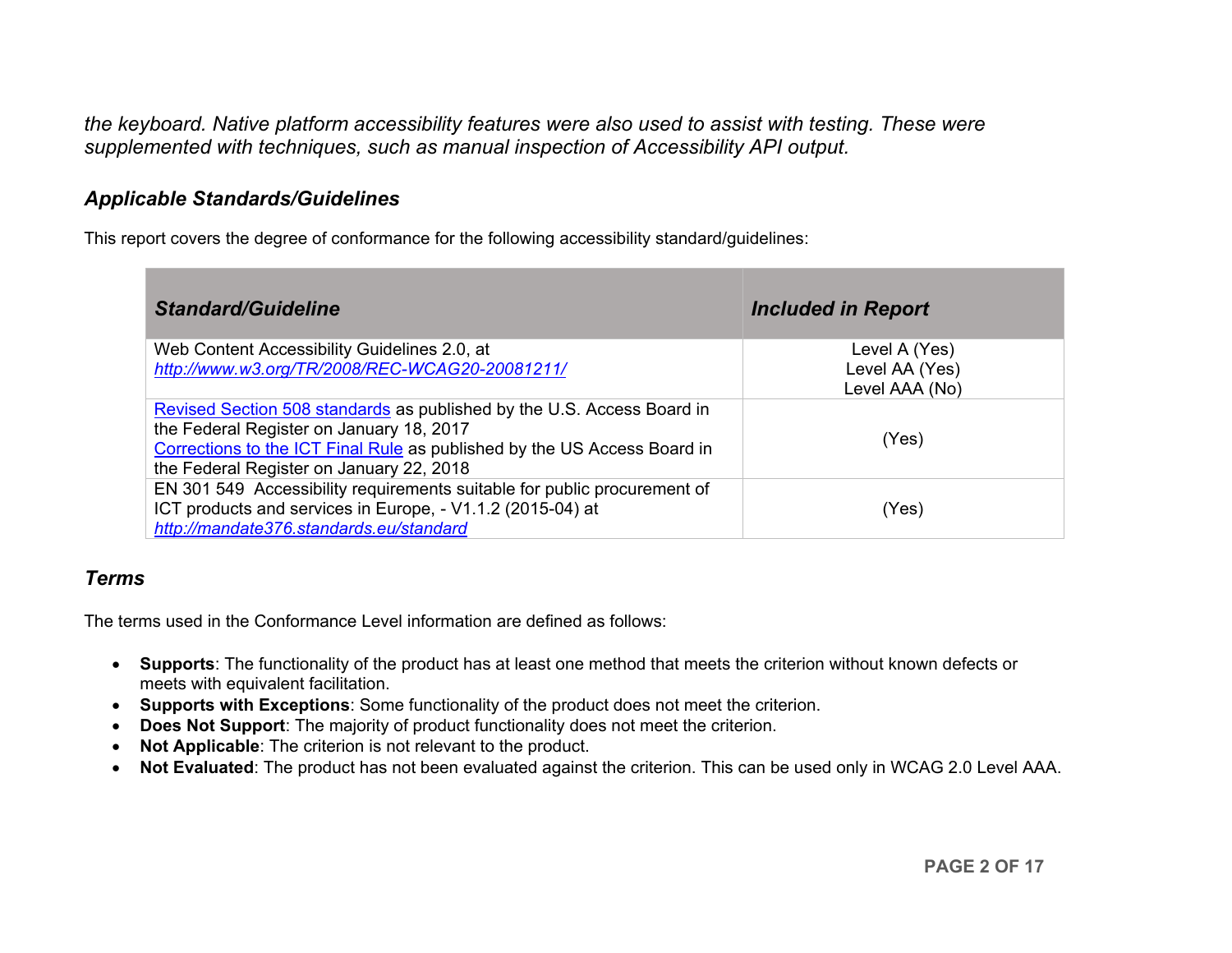### *WCAG 2.0 Report*

Tables 1 and 2 also document conformance with:

• Revised Section 508: Chapter 5 – 501.1 Scope, 504.2 Content Creation or Editing, and Chapter 6 – 602.3 Electronic Support Documentation.

Note: When reporting on conformance with the WCAG 2.0 Success Criteria, they are scoped for full pages, complete processes, and accessibility-supported ways of using technology as documented in the [WCAG 2.0 Conformance Requirements.](https://www.w3.org/TR/WCAG20/#conformance-reqs)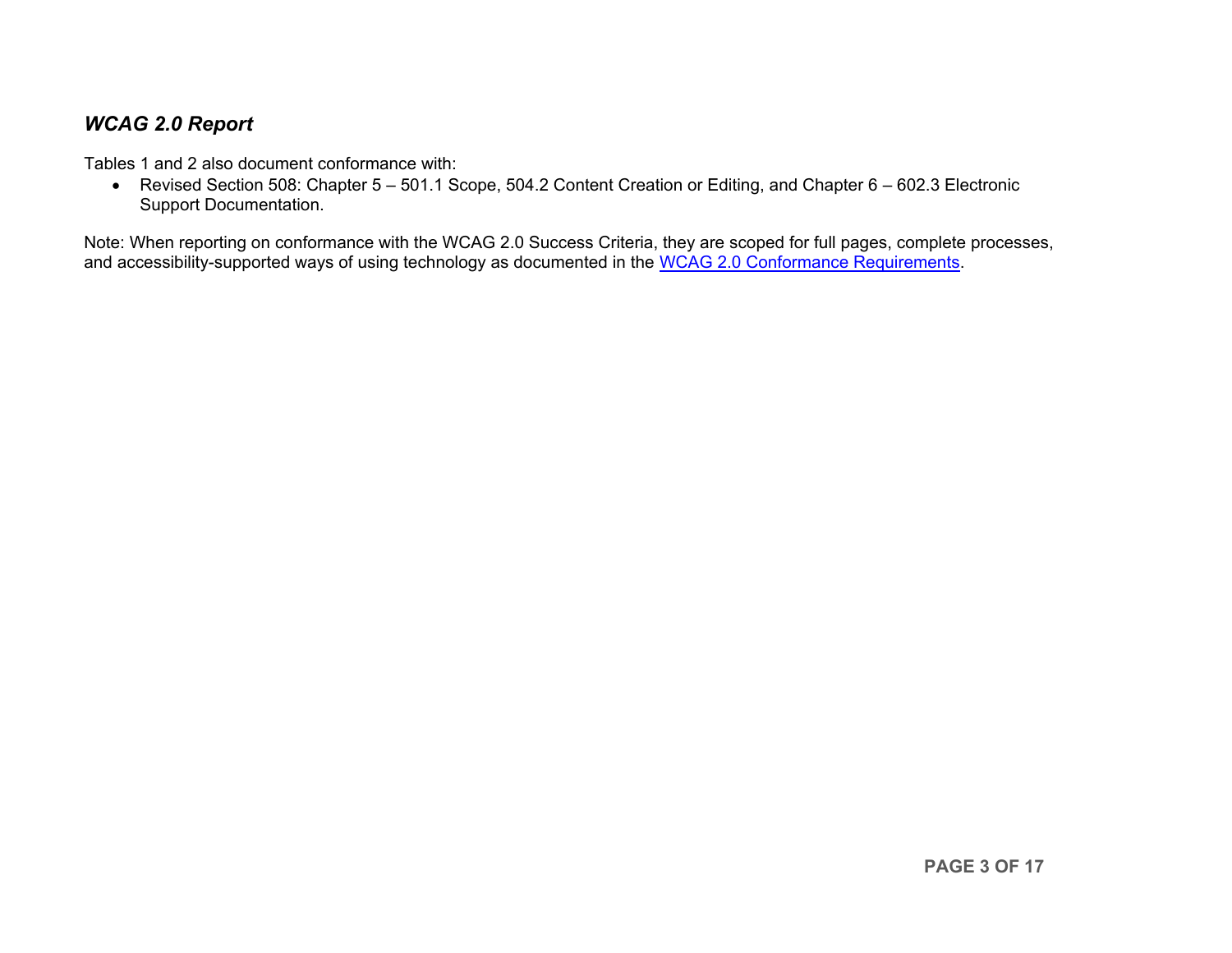# *Table 1: Success Criteria, Level A*

<span id="page-3-0"></span>

| <b>Criteria</b>                                                                                                                                                             | <b>Conformance</b><br>Level | <b>Remarks and Explanations</b>                                                                                                                                                                                                                                                                                                                                                                                                                         |
|-----------------------------------------------------------------------------------------------------------------------------------------------------------------------------|-----------------------------|---------------------------------------------------------------------------------------------------------------------------------------------------------------------------------------------------------------------------------------------------------------------------------------------------------------------------------------------------------------------------------------------------------------------------------------------------------|
| 1.1.1 Non-text Content (Level A)<br>Also applies to:<br>2017 Section 508<br>501 (Web) (Software)<br>504.2 (Authoring Tool)<br>602.3 (Support Docs)                          | Web: Does Not<br>Support    | Web: A rating of Does Not Support has been<br>given for the following reasons:<br>The graph for monitoring performance<br>includes information about time that isn't<br>reflected in the table.<br>Multiple images across the site lack<br>alternative text, including the green arrow<br>in the Install Update modal, and the<br>VMware and ESXi logo images.<br>CSS background image checkmarks are<br>used for completed tasks in multiple<br>pages. |
| 1.2.1 Audio-only and Video-only (Prerecorded)<br>(Level A)<br>Also applies to:<br>2017 Section 508<br>501 (Web)(Software)<br>504.2 (Authoring Tool)<br>602.3 (Support Docs) | <b>Web: Supports</b>        | Web: No prerecorded audio-only or prerecorded<br>video-only media occurs on the site.                                                                                                                                                                                                                                                                                                                                                                   |
| 1.2.2 Captions (Prerecorded) (Level A)<br>Also applies to:<br>2017 Section 508<br>501 (Web)(Software)<br>504.2 (Authoring Tool)<br>602.3 (Support Docs)                     | <b>Web: Supports</b>        | Web: No prerecorded audio-only or prerecorded<br>video-only media occurs on the site.                                                                                                                                                                                                                                                                                                                                                                   |
| 1.2.3 Audio Description or Media Alternative<br>(Prerecorded) (Level A)                                                                                                     | <b>Web: Supports</b>        | Web: No prerecorded video-only media occurs on<br>lthe site.                                                                                                                                                                                                                                                                                                                                                                                            |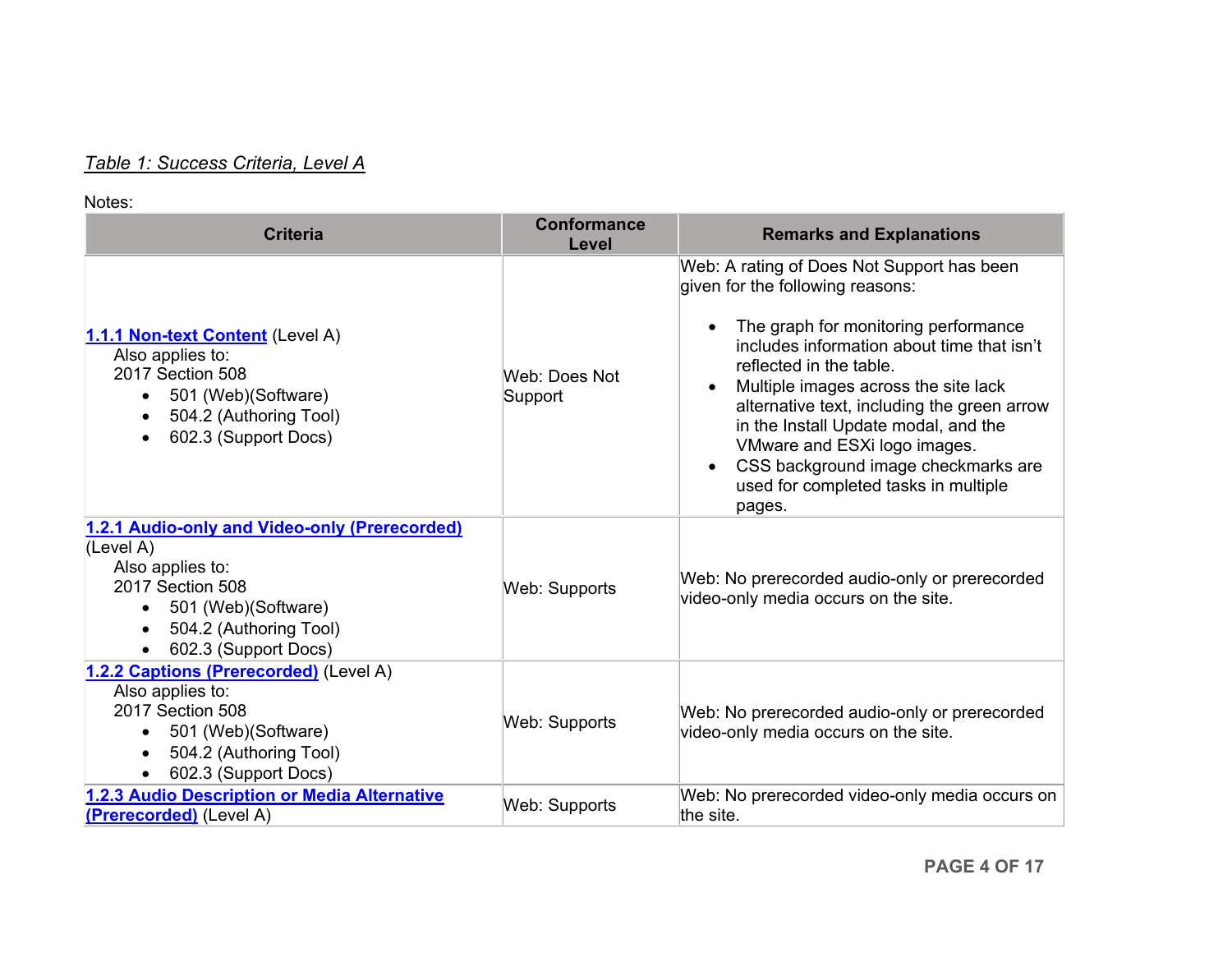<span id="page-4-1"></span><span id="page-4-0"></span>

| <b>Criteria</b>                                                                                                                                          | <b>Conformance</b><br>Level | <b>Remarks and Explanations</b>                                                                                                                                                                                                                                                                                                                                                                                                                                                             |
|----------------------------------------------------------------------------------------------------------------------------------------------------------|-----------------------------|---------------------------------------------------------------------------------------------------------------------------------------------------------------------------------------------------------------------------------------------------------------------------------------------------------------------------------------------------------------------------------------------------------------------------------------------------------------------------------------------|
| Also applies to:<br>2017 Section 508<br>501 (Web)(Software)<br>504.2 (Authoring Tool)<br>602.3 (Support Docs)                                            |                             |                                                                                                                                                                                                                                                                                                                                                                                                                                                                                             |
| 1.3.1 Info and Relationships (Level A)<br>Also applies to:<br>2017 Section 508<br>501 (Web)(Software)<br>504.2 (Authoring Tool)<br>602.3 (Support Docs)  | Web: Does Not<br>Support    | Web: A rating of Does Not Support has been<br>given for the following reasons:<br>Programmatic labels are missing for most<br>inputs on the site, such as checkboxes in<br>tables across the site, dropdowns for<br>Compatibility, Guest OS Family, Guest OS<br>Version Inputs for Virtual Hardware<br>options.<br>Implicit headings occur on many pages,<br>including for table headings.<br>Data tables are made of two tables, one<br>for table headings and one for the actual<br>data. |
| 1.3.2 Meaningful Sequence (Level A)<br>Also applies to:<br>2017 Section 508<br>501 (Web)(Software)<br>504.2 (Authoring Tool)<br>602.3 (Support Docs)     | Web: Supports               | Web: A correct reading sequence can be<br>programmatically determined on the site.                                                                                                                                                                                                                                                                                                                                                                                                          |
| 1.3.3 Sensory Characteristics (Level A)<br>Also applies to:<br>2017 Section 508<br>501 (Web)(Software)<br>504.2 (Authoring Tool)<br>602.3 (Support Docs) | Web: Supports               | Web: No content relies solely on sensory<br>characteristics of components such as shape,<br>size, visual location, orientation, or sound.                                                                                                                                                                                                                                                                                                                                                   |
| 1.4.1 Use of Color (Level A)<br>Also applies to:                                                                                                         | Web: Does Not<br>Support    | Web: A rating of Does Not Support has been<br>given for the following reason:                                                                                                                                                                                                                                                                                                                                                                                                               |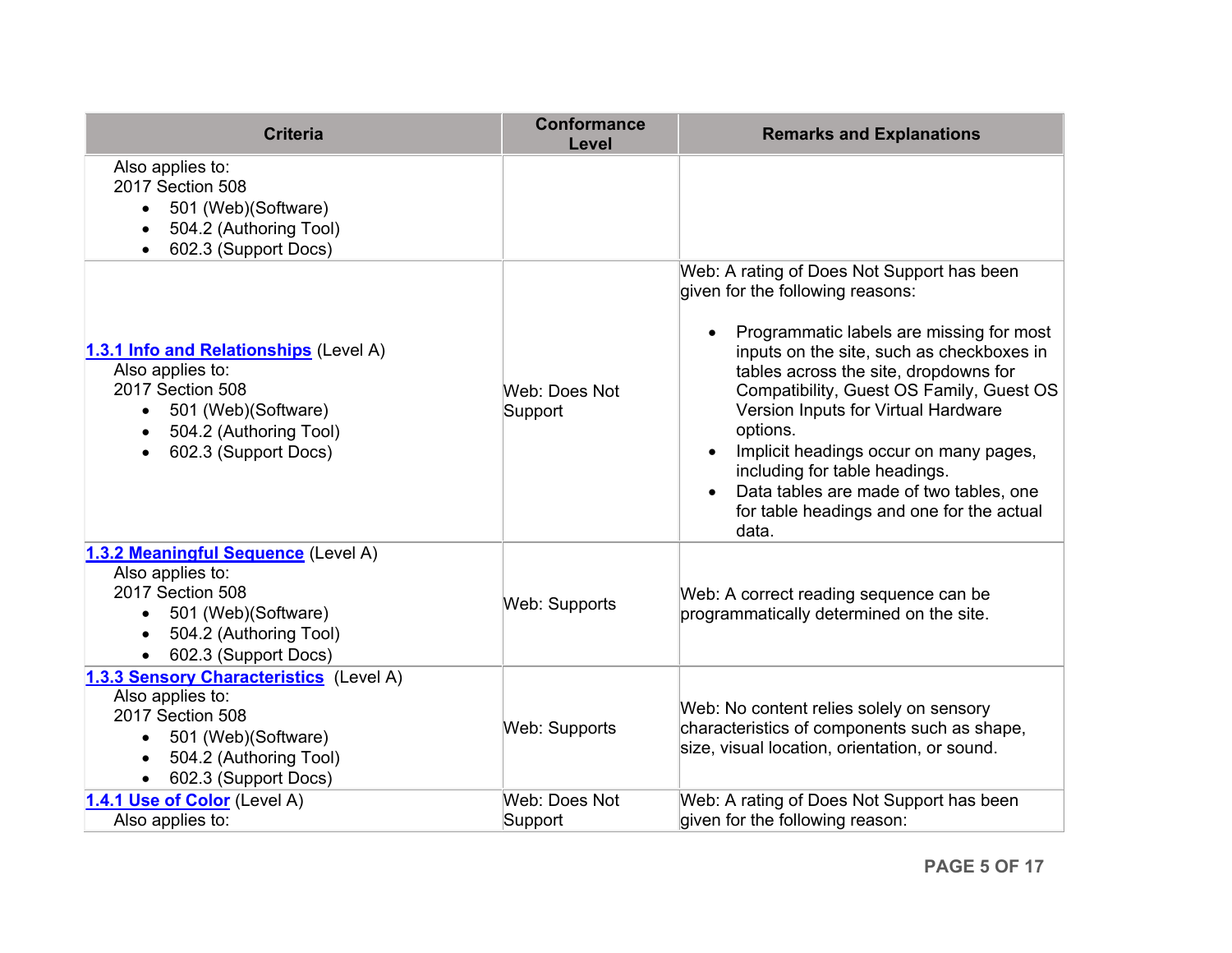<span id="page-5-0"></span>

| <b>Criteria</b>                                                                                                                                                     | <b>Conformance</b><br>Level | <b>Remarks and Explanations</b>                                                                                                                                                                                                                                                                                                                                                                                                                                                                                                                                                                                                                                                                                                                                                                        |
|---------------------------------------------------------------------------------------------------------------------------------------------------------------------|-----------------------------|--------------------------------------------------------------------------------------------------------------------------------------------------------------------------------------------------------------------------------------------------------------------------------------------------------------------------------------------------------------------------------------------------------------------------------------------------------------------------------------------------------------------------------------------------------------------------------------------------------------------------------------------------------------------------------------------------------------------------------------------------------------------------------------------------------|
| 2017 Section 508<br>501 (Web)(Software)<br>$\bullet$<br>504.2 (Authoring Tool)<br>602.3 (Support Docs)                                                              |                             | Color is used as the sole indication that a<br>button is disabled. This occurs on most<br>pages on the site.                                                                                                                                                                                                                                                                                                                                                                                                                                                                                                                                                                                                                                                                                           |
| 1.4.2 Audio Control (Level A)<br>Also applies to:<br>2017 Section 508<br>501 (Web)(Software)<br>504.2 (Authoring Tool)<br>602.3 (Support Docs)                      | Web: Supports               | Web: No audio occurs on the site.                                                                                                                                                                                                                                                                                                                                                                                                                                                                                                                                                                                                                                                                                                                                                                      |
| 2.1.1 Keyboard (Level A)<br>Also applies to:<br>2017 Section 508<br>501 (Web)(Software)<br>$\bullet$<br>504.2 (Authoring Tool)<br>$\bullet$<br>602.3 (Support Docs) | Web: Does Not<br>Support    | Web: A rating of Does Not Support has been<br>given for the following reasons:<br>Custom context menus in tables are only<br>accessible via mouse.<br>Chevrons and Xs to close and expand<br>accordions are only accessible via mouse.<br>Tooltip information are only accessible via<br>mouse.<br>Elements for changing column display<br>information (order, select columns, filter)<br>do not receive keyboard focus.<br>Static text elements in the Recent task<br>table receive focus.<br>The submenu for Actions does not have<br>appropriate keyboard event handlers.<br>When a keyboard-only user tries to<br>navigate the dropdown options using the<br>arrow keys to add a New Virtual Machine,<br>the dropdown collapses as if the user had<br>made a choice just by trying to navigate it. |
| 2.1.2 No Keyboard Trap (Level A)<br>Also applies to:                                                                                                                | Web: Supports               | Web: No keyboard trap occurs within the site.                                                                                                                                                                                                                                                                                                                                                                                                                                                                                                                                                                                                                                                                                                                                                          |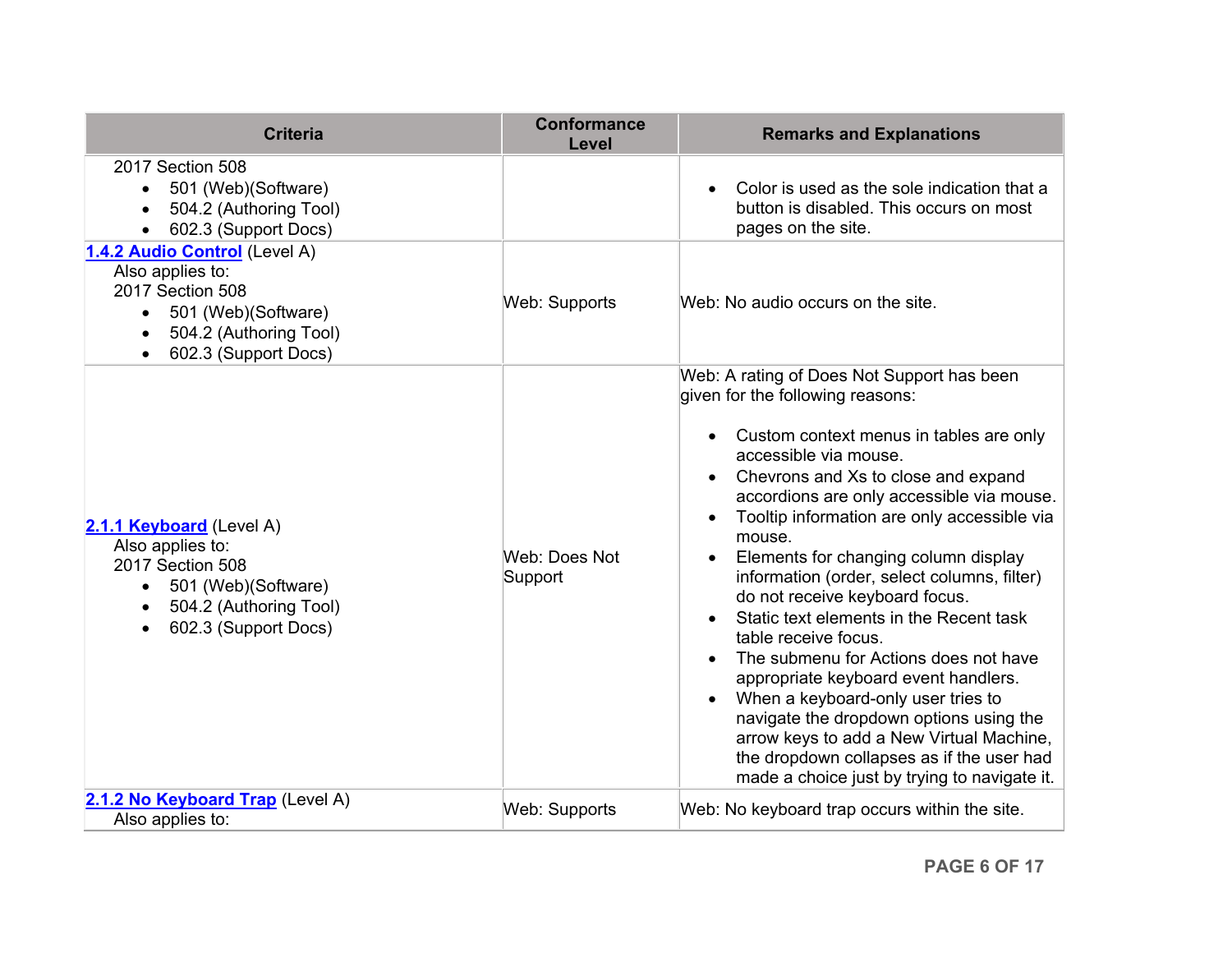| <b>Criteria</b>                                                          | <b>Conformance</b><br>Level | <b>Remarks and Explanations</b>                   |
|--------------------------------------------------------------------------|-----------------------------|---------------------------------------------------|
| 2017 Section 508<br>501 (Web) (Software)<br>504.2 (Authoring Tool)       |                             |                                                   |
| 602.3 (Support Docs)                                                     |                             |                                                   |
| 2.2.1 Timing Adjustable (Level A)<br>Also applies to:                    |                             |                                                   |
| 2017 Section 508                                                         |                             | Web: Time limits are communicated and the user    |
| 501 (Web)(Software)<br>$\bullet$                                         | Web: Supports               | is given the option to extend their time limit.   |
| 504.2 (Authoring Tool)                                                   |                             |                                                   |
| 602.3 (Support Docs)<br>2.2.2 Pause, Stop, Hide (Level A)                |                             |                                                   |
| Also applies to:                                                         |                             |                                                   |
| 2017 Section 508                                                         | Web: Supports               | Web: No blinking, scrolling, or auto-updating     |
| 501 (Web)(Software)<br>$\bullet$                                         |                             | information occurs on the site.                   |
| 504.2 (Authoring Tool)                                                   |                             |                                                   |
| 602.3 (Support Docs)<br>2.3.1 Three Flashes or Below Threshold (Level A) |                             |                                                   |
| Also applies to:                                                         |                             |                                                   |
| 2017 Section 508                                                         | Web: Supports               | Web: No flashing occurs on the site.              |
| 501 (Web)(Software)<br>$\bullet$                                         |                             |                                                   |
| 504.2 (Authoring Tool)                                                   |                             |                                                   |
| 602.3 (Support Docs)<br>2.4.1 Bypass Blocks (Level A)                    |                             |                                                   |
| Also applies to:                                                         |                             |                                                   |
| 2017 Section 508                                                         |                             |                                                   |
| 501 (Web)(Software) – Does not apply to                                  | Web: Does Not               | Web: No skip to main content link is provided.    |
| non-web software                                                         | Support                     |                                                   |
| 504.2 (Authoring Tool)<br>602.3 (Support Docs) – Does not apply to       |                             |                                                   |
| non-web docs                                                             |                             |                                                   |
| 2.4.2 Page Titled (Level A)                                              |                             |                                                   |
| Also applies to:                                                         | <b>Web: Supports</b>        | Web: Most pages include a descriptive page title. |
| 2017 Section 508                                                         |                             |                                                   |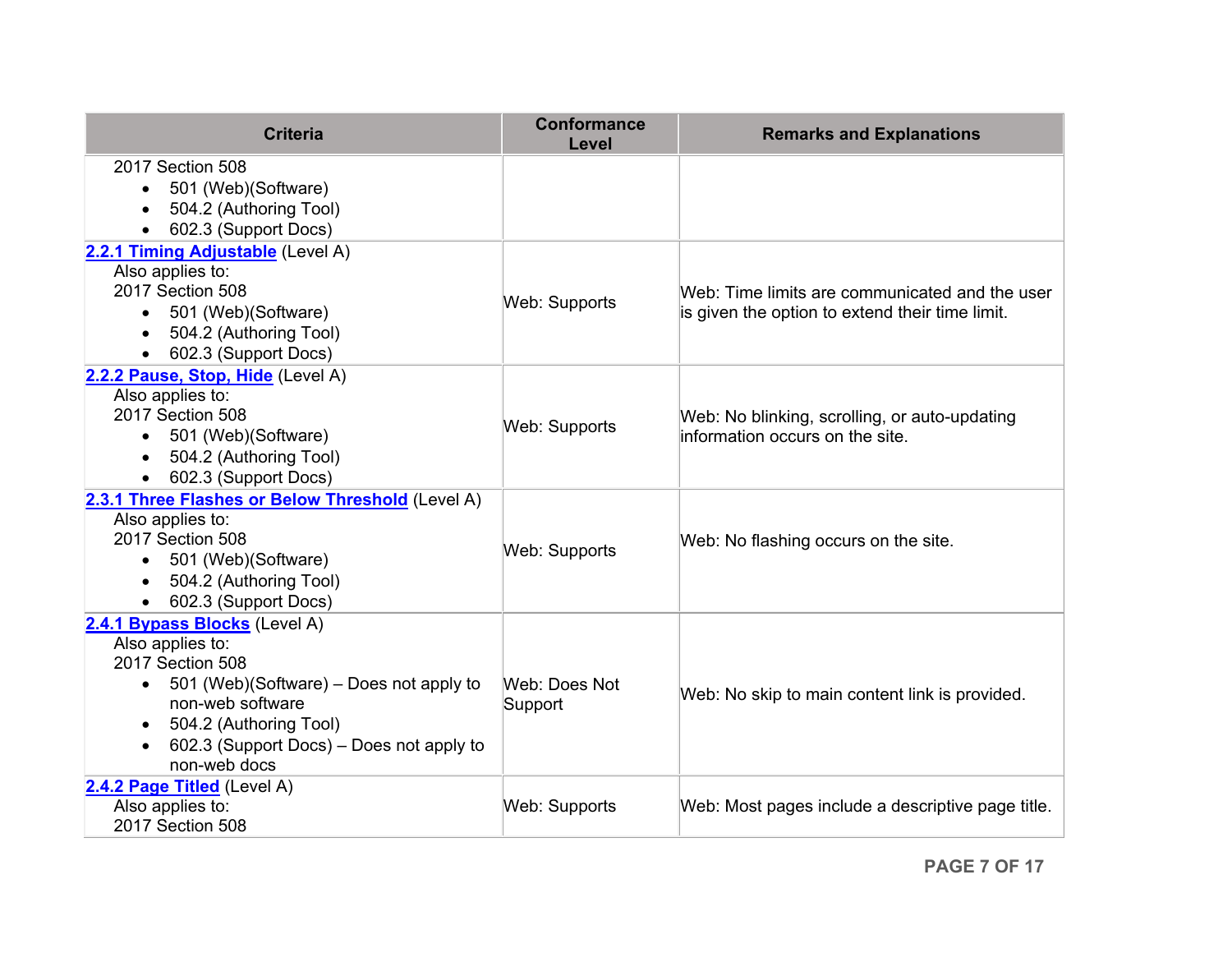| <b>Criteria</b>                                                                                                                                                        | <b>Conformance</b><br>Level      | <b>Remarks and Explanations</b>                                                                                                                                                                                                                                                                                                                                                                                                                                                              |
|------------------------------------------------------------------------------------------------------------------------------------------------------------------------|----------------------------------|----------------------------------------------------------------------------------------------------------------------------------------------------------------------------------------------------------------------------------------------------------------------------------------------------------------------------------------------------------------------------------------------------------------------------------------------------------------------------------------------|
| 501 (Web)(Software)<br>$\bullet$<br>504.2 (Authoring Tool)<br>602.3 (Support Docs)                                                                                     |                                  |                                                                                                                                                                                                                                                                                                                                                                                                                                                                                              |
| 2.4.3 Focus Order (Level A)<br>Also applies to:<br>2017 Section 508<br>501 (Web)(Software)<br>$\bullet$<br>504.2 (Authoring Tool)<br>$\bullet$<br>602.3 (Support Docs) | Web: Does Not<br>Support         | Web: A rating of Does Not Support has been<br>given for the following reason:<br>After activating "Next" in a modal (e.g.,<br>Adding a new Data Store), focus remains<br>on the Next button while content is<br>updated above the button.<br>Spawning a modal does not move focus<br>into most modals.<br>When modals are closed, focus does not<br>return to the element that spawned them.<br>Modals do not contain focus. Focus can be<br>$\bullet$<br>moved outside of the modal dialog. |
| 2.4.4 Link Purpose (In Context) (Level A)<br>Also applies to:<br>2017 Section 508<br>501 (Web)(Software)<br>504.2 (Authoring Tool)<br>602.3 (Support Docs)             | Web: Supports with<br>Exceptions | Web: Most links on the site include meaningful<br>text. However, a rating of Supports with<br>Exceptions has been given for the following<br>reason:<br>The Start, Stop, Restart, and Actions links<br>do not describe which machine they will<br>restart programmatically. This is only<br>indicated visually.                                                                                                                                                                              |
| 3.1.1 Language of Page (Level A)<br>Also applies to:<br>2017 Section 508<br>• 501 (Web) (Software)<br>504.2 (Authoring Tool)<br>602.3 (Support Docs)                   | Web: Does Not<br>Support         | Web: The language of the pages is not set.                                                                                                                                                                                                                                                                                                                                                                                                                                                   |
| 3.2.1 On Focus (Level A)<br>Also applies to:                                                                                                                           | Web: Supports                    | Web: When any component receives focus, it<br>does not initiate a change of context.                                                                                                                                                                                                                                                                                                                                                                                                         |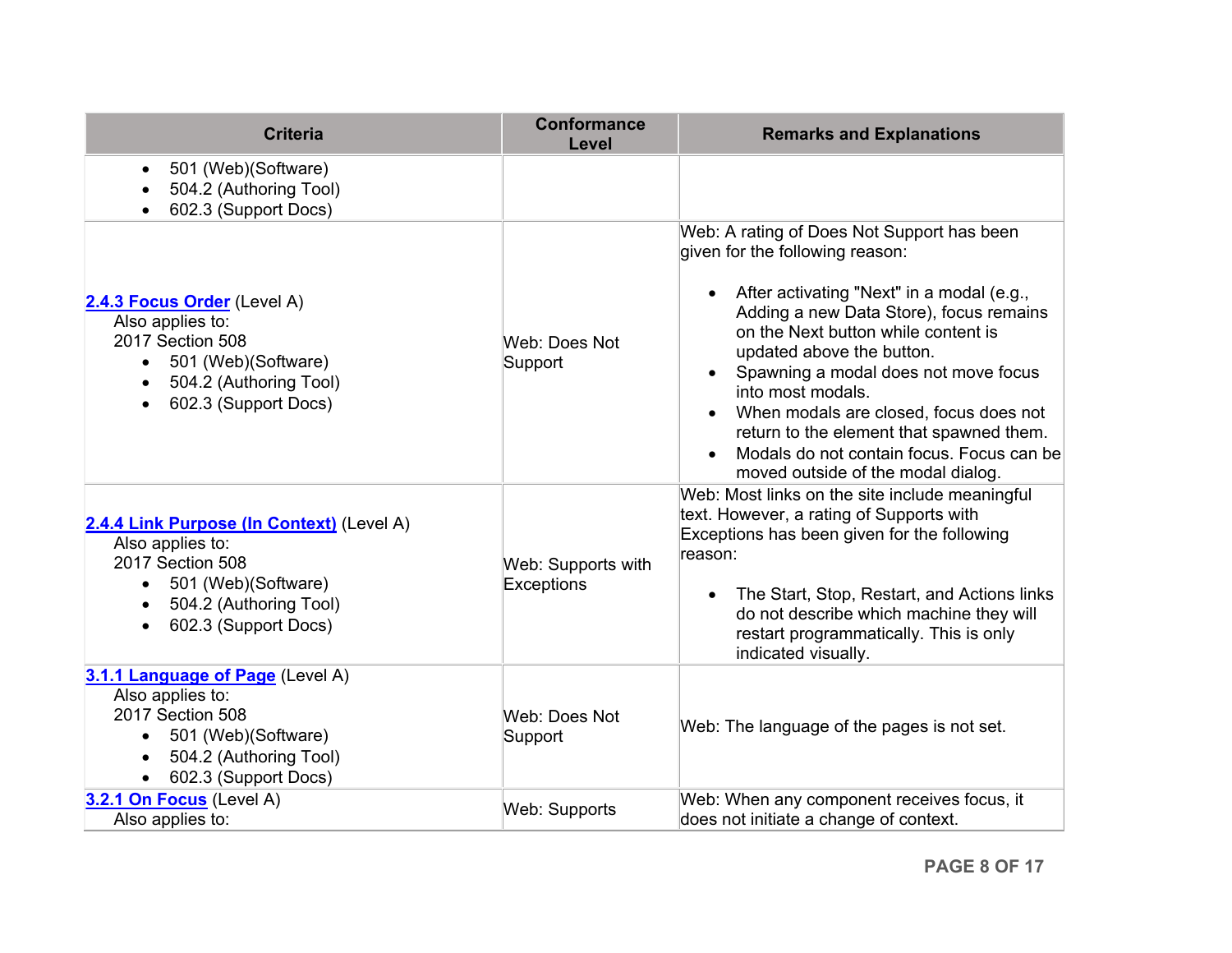<span id="page-8-0"></span>

| <b>Criteria</b>                                                                                                                                                                   | <b>Conformance</b><br>Level      | <b>Remarks and Explanations</b>                                                                                                                                                                                                                                                                                                                               |
|-----------------------------------------------------------------------------------------------------------------------------------------------------------------------------------|----------------------------------|---------------------------------------------------------------------------------------------------------------------------------------------------------------------------------------------------------------------------------------------------------------------------------------------------------------------------------------------------------------|
| 2017 Section 508<br>501 (Web)(Software)<br>504.2 (Authoring Tool)<br>602.3 (Support Docs)                                                                                         |                                  |                                                                                                                                                                                                                                                                                                                                                               |
| 3.2.2 On Input (Level A)<br>Also applies to:<br>2017 Section 508<br>• 501 (Web) (Software)<br>504.2 (Authoring Tool)<br>602.3 (Support Docs)                                      | Web: Supports with<br>Exceptions | Web: Most input elements do not change context<br>without input. However, a rating of Supports with<br>Exceptions has been provided for the following<br>reason:<br>When a keyboard-only user tries to<br>navigate the dropdown options using the<br>arrow keys, the dropdown collapses as if<br>the user had made a choice just by trying<br>to navigate it. |
| 3.3.1 Error Identification (Level A)<br>Also applies to:<br>2017 Section 508<br>• 501 (Web) (Software)<br>504.2 (Authoring Tool)<br>$\bullet$<br>602.3 (Support Docs)             | Web: Supports with<br>Exceptions | Web: A rating of Supports with Exceptions has<br>been given for the following reason:<br>The Install Update form does not provide<br>an explicit error message at the beginning<br>of the form after submit.                                                                                                                                                  |
| 3.3.2 Labels or Instructions (Level A)<br>Also applies to:<br>2017 Section 508<br>501 (Web)(Software)<br>$\bullet$<br>504.2 (Authoring Tool)<br>$\bullet$<br>602.3 (Support Docs) | Web: Supports with<br>Exceptions | Web: Visual textual labels are provided to most<br>inputs. However, a rating of Supports with<br>Exceptions has been given for the following<br>reason:<br>Instructions for running a virtual machine<br>are not provided within the app.                                                                                                                     |
| 4.1.1 Parsing (Level A)<br>Also applies to:<br>2017 Section 508<br>501 (Web) (Software)<br>$\bullet$<br>504.2 (Authoring Tool)<br>602.3 (Support Docs)                            | <b>Web: Supports</b>             | Web: Elements are marked up properly across the<br>site.                                                                                                                                                                                                                                                                                                      |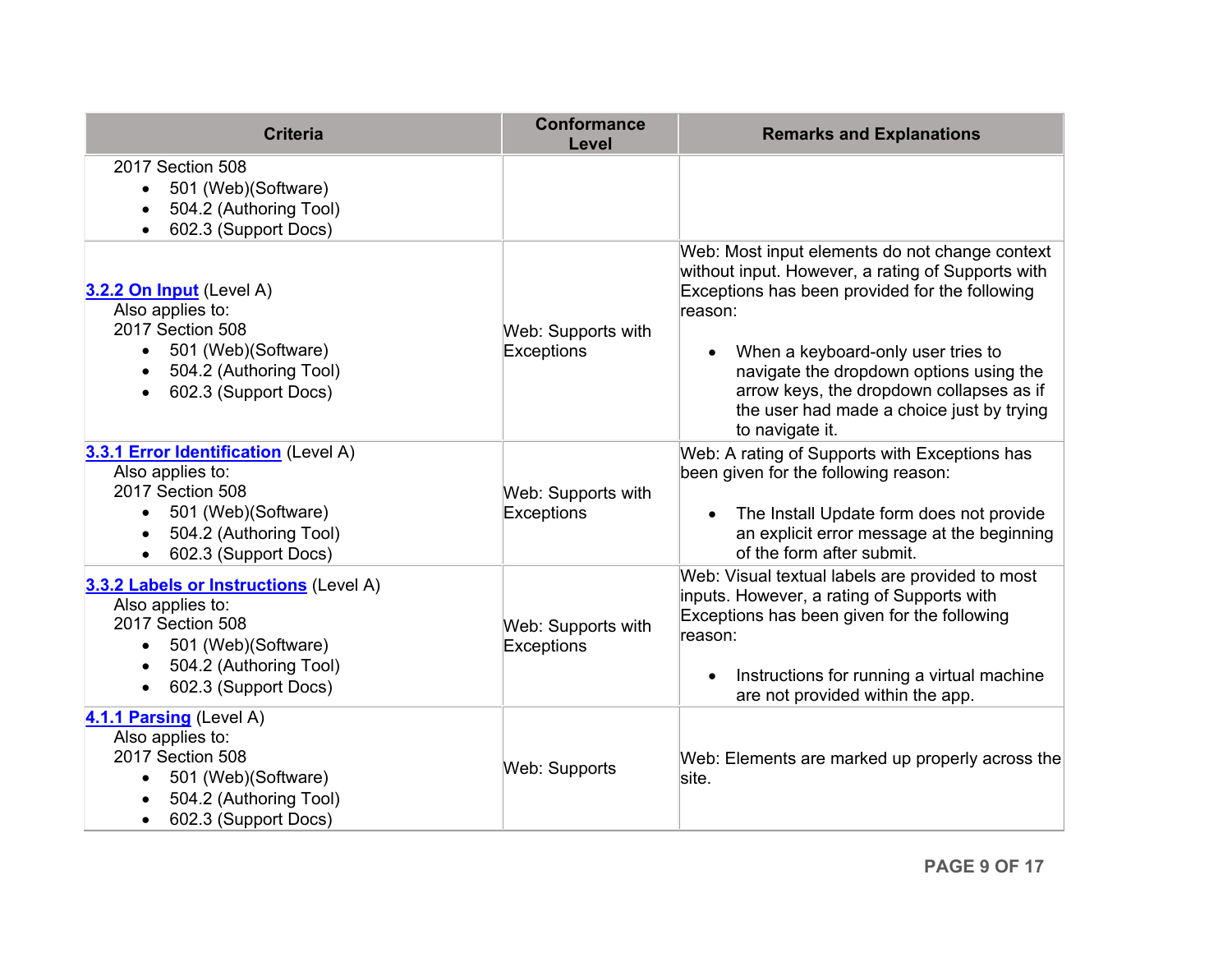<span id="page-9-0"></span>

| Web: A rating of Does Not Support has been<br>given for the following reasons:<br>Most inputs across the site do not have<br>$\bullet$<br>4.1.2 Name, Role, Value (Level A)                                                                                                                                                                                | <b>Criteria</b> | <b>Conformance</b><br>Level | <b>Remarks and Explanations</b>                                                    |
|------------------------------------------------------------------------------------------------------------------------------------------------------------------------------------------------------------------------------------------------------------------------------------------------------------------------------------------------------------|-----------------|-----------------------------|------------------------------------------------------------------------------------|
| Also applies to:<br>2017 Section 508<br>Web: Does Not<br>and select elements for new Virtual<br>501 (Web) (Software)<br>Support<br>$\bullet$<br>Machine options.<br>504.2 (Authoring Tool)<br>Folder structures does not have<br>602.3 (Support Docs)<br>appropriate roles.<br>A role of alert is repeated many times<br>$\bullet$<br>when the page loads. |                 |                             | appropriate labels, such as the login<br>details, checkboxes that occur on tables, |

### *Table 2: Success Criteria, Level AA*

| <b>Criteria</b>                                                                                                                                                    | <b>Conformance</b><br>Level | <b>Remarks and Explanations</b>                          |
|--------------------------------------------------------------------------------------------------------------------------------------------------------------------|-----------------------------|----------------------------------------------------------|
| 1.2.4 Captions (Live) (Level AA)<br>Also applies to:<br>2017 Section 508<br>501 (Web) (Software)<br>504.2 (Authoring Tool)<br>602.3 (Support Docs)                 | Web: Supports               | Web: No live audio or video media occurs on the<br>site. |
| 1.2.5 Audio Description (Prerecorded) (Level AA)<br>Also applies to:<br>2017 Section 508<br>501 (Web) (Software)<br>504.2 (Authoring Tool)<br>602.3 (Support Docs) | Web: Supports               | Web: No prerecorded video media occurs on the<br>site.   |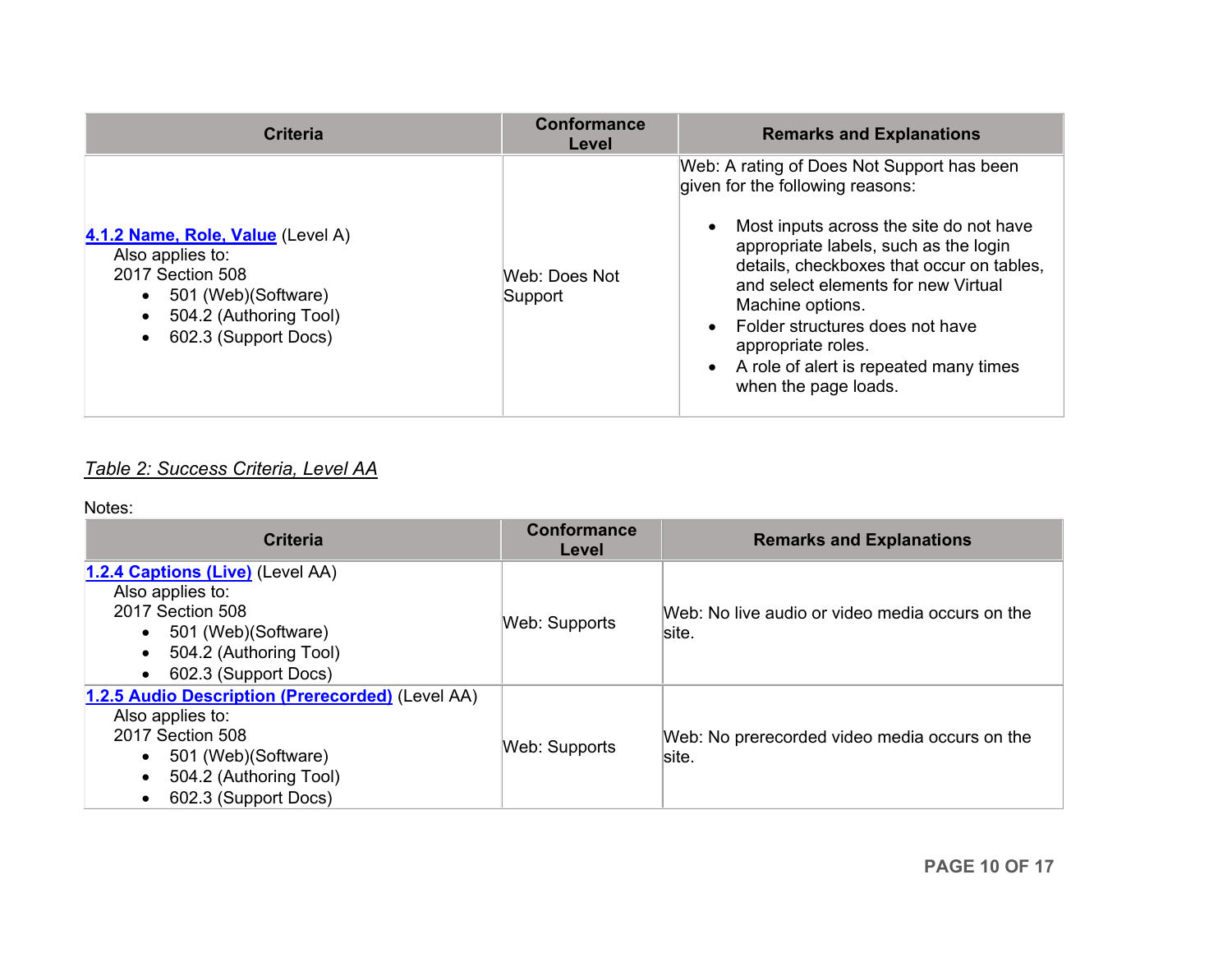<span id="page-10-0"></span>

| <b>Criteria</b>                                                                                                                                                                | <b>Conformance</b><br>Level | <b>Remarks and Explanations</b>                                                                                                                                                                                                                                                                                                                                                                                                                                                                                                         |
|--------------------------------------------------------------------------------------------------------------------------------------------------------------------------------|-----------------------------|-----------------------------------------------------------------------------------------------------------------------------------------------------------------------------------------------------------------------------------------------------------------------------------------------------------------------------------------------------------------------------------------------------------------------------------------------------------------------------------------------------------------------------------------|
| 1.4.3 Contrast (Minimum) (Level AA)<br>Also applies to:<br>2017 Section 508<br>501 (Web)(Software)<br>$\bullet$<br>504.2 (Authoring Tool)<br>$\bullet$<br>602.3 (Support Docs) | Web: Does Not<br>Support    | Web: A rating of Does Not Support has been given<br>for the following reason:<br>Many pages have text that does not meet<br>$\bullet$<br>WCAG AA color contrast standards, such as:<br>Warning text for failing to add a user<br>$\circ$<br>to lockdown mode exceptions<br>o Text on Virtual Machines, Storage,<br>and Networking are using the color<br>#FFFFFF on a background color<br>#B0B0B0<br>$\circ$ The links for Virtual Machines,<br>Storage, and Networking are using<br>the color #737373 on a background<br>color #E7E9EE |
| 1.4.4 Resize text (Level AA)<br>Also applies to:<br>2017 Section 508<br>• 501 (Web)(Software)<br>504.2 (Authoring Tool)<br>602.3 (Support Docs)                                | <b>Web: Supports</b>        | Web: Text can be resized up to 200% without loss of<br>content.                                                                                                                                                                                                                                                                                                                                                                                                                                                                         |
| 1.4.5 Images of Text (Level AA)<br>Also applies to:<br>2017 Section 508<br>• 501 (Web)(Software)<br>504.2 (Authoring Tool)<br>602.3 (Support Docs)                             | <b>Web: Supports</b>        | Web: Images of text are VMware logos, which are<br>exempt.                                                                                                                                                                                                                                                                                                                                                                                                                                                                              |
| 2.4.5 Multiple Ways (Level AA)<br>Also applies to:<br>2017 Section 508<br>501 (Web)(Software) - Does not apply to<br>$\bullet$<br>non-web software<br>504.2 (Authoring Tool)   | <b>Web: Supports</b>        | Web: There are multiple ways to reach each page,<br>except in cases where a page is the result of a<br>series of steps.                                                                                                                                                                                                                                                                                                                                                                                                                 |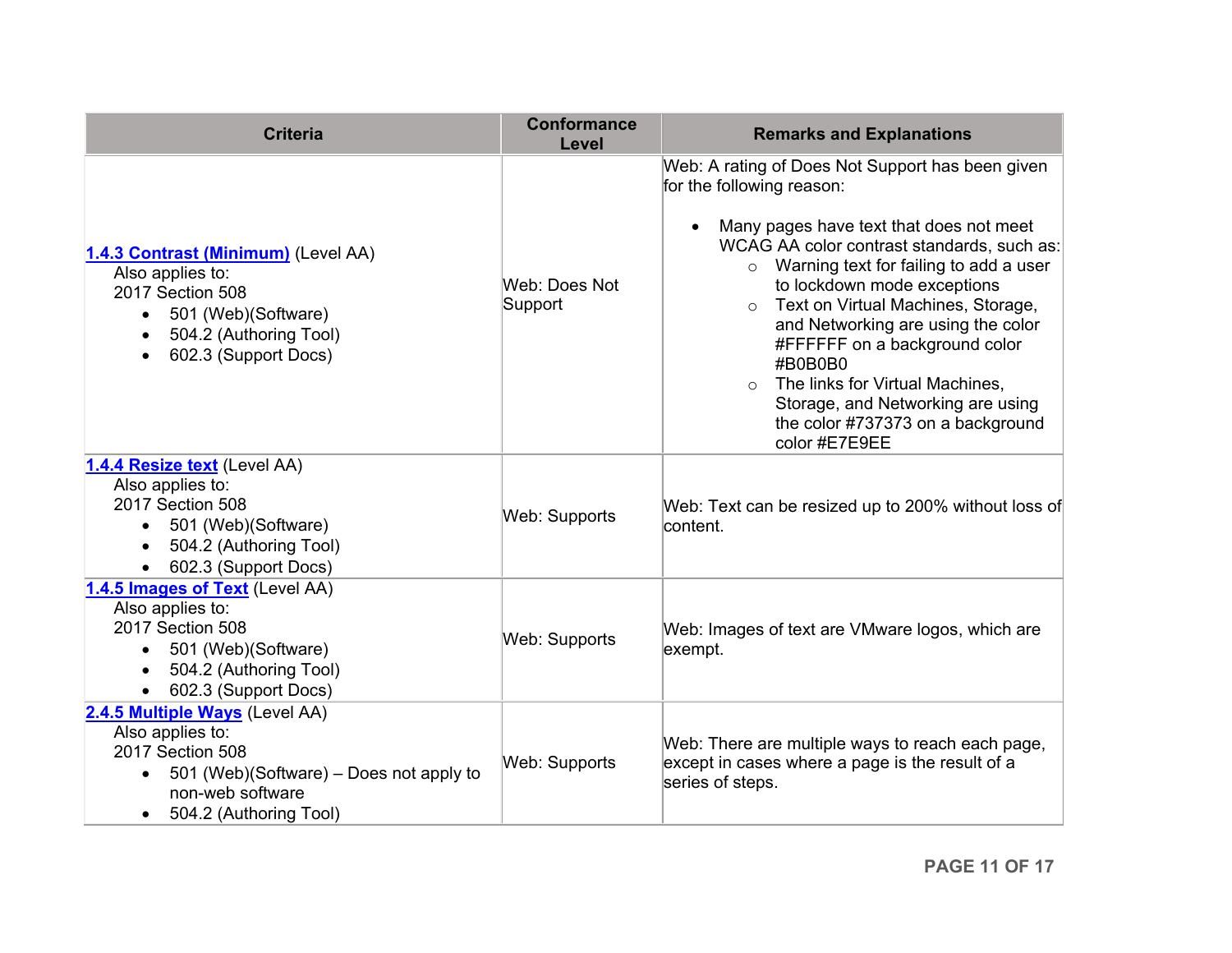<span id="page-11-0"></span>

| <b>Criteria</b>                                                                                                                                                                                                                                  | <b>Conformance</b><br><b>Level</b> | <b>Remarks and Explanations</b>                                                                                                                                                                                                                                                                                                                                    |
|--------------------------------------------------------------------------------------------------------------------------------------------------------------------------------------------------------------------------------------------------|------------------------------------|--------------------------------------------------------------------------------------------------------------------------------------------------------------------------------------------------------------------------------------------------------------------------------------------------------------------------------------------------------------------|
| 602.3 (Support Docs) - Does not apply to<br>$\bullet$<br>non-web docs                                                                                                                                                                            |                                    |                                                                                                                                                                                                                                                                                                                                                                    |
| 2.4.6 Headings and Labels (Level AA)<br>Also applies to:<br>2017 Section 508<br>501 (Web)(Software)<br>504.2 (Authoring Tool)<br>602.3 (Support Docs)                                                                                            | <b>Web: Supports</b>               | Web: Visual headings and labels describe their<br>topics.                                                                                                                                                                                                                                                                                                          |
| 2.4.7 Focus Visible (Level AA)<br>Also applies to:<br>2017 Section 508<br>501 (Web)(Software)<br>$\bullet$<br>504.2 (Authoring Tool)<br>602.3 (Support Docs)                                                                                     | Web: Does Not<br>Support           | Web: A rating of Does Not Support has been given<br>for the following reasons:<br>When navigating with the keyboard, an<br>indication of focus can remain on one<br>element even after focus has moved.<br>Focus is very faint on Datastores, Adapters,<br>$\bullet$<br>Devices and Persistent Memory tabs.<br>Many controls lack a visual indication of<br>focus. |
| 3.1.2 Language of Parts (Level AA)<br>Also applies to:<br>2017 Section 508<br>501 (Web)(Software)<br>$\bullet$<br>504.2 (Authoring Tool)<br>602.3 (Support Docs)                                                                                 | Web: Supports                      | Web: Language does not change inline on the site.                                                                                                                                                                                                                                                                                                                  |
| 3.2.3 Consistent Navigation (Level AA)<br>Also applies to:<br>2017 Section 508<br>501 (Web)(Software) – Does not apply to<br>non-web software<br>504.2 (Authoring Tool)<br>$\bullet$<br>602.3 (Support Docs) - Does not apply to<br>non-web docs | Web: Supports                      | Web: Navigation mechanisms remain consistent<br>across the site.                                                                                                                                                                                                                                                                                                   |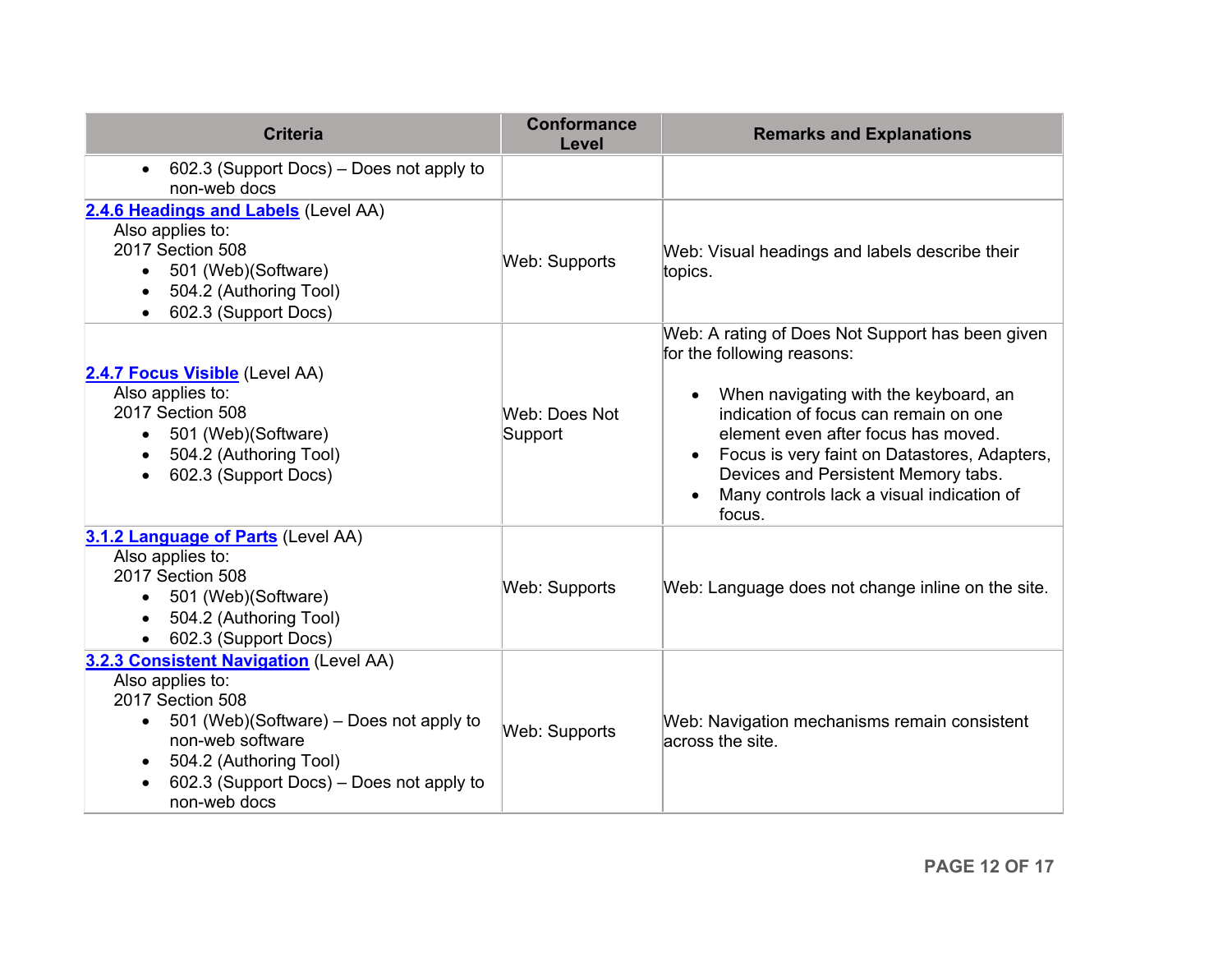| <b>Criteria</b>                                                                                                                                                                                                                                                   | <b>Conformance</b><br>Level | <b>Remarks and Explanations</b>                                                         |
|-------------------------------------------------------------------------------------------------------------------------------------------------------------------------------------------------------------------------------------------------------------------|-----------------------------|-----------------------------------------------------------------------------------------|
| 3.2.4 Consistent Identification (Level AA)<br>Also applies to:<br>2017 Section 508<br>501 (Web)(Software) – Does not apply to<br>$\bullet$<br>non-web software<br>504.2 (Authoring Tool)<br>602.3 (Support Docs) – Does not apply to<br>$\bullet$<br>non-web docs | Web: Supports               | Web: Navigation mechanisms and controls are<br>consistently identified across the site. |
| 3.3.3 Error Suggestion (Level AA)<br>Also applies to:<br>2017 Section 508<br>501 (Web) (Software)<br>$\bullet$<br>504.2 (Authoring Tool)<br>602.3 (Support Docs)                                                                                                  | Web: Supports               | Web: When errors are identified, suggestions are<br>provided to correct errors.         |
| 3.3.4 Error Prevention (Legal, Financial, Data)<br>(Level AA)<br>Also applies to:<br>2017 Section 508<br>501 (Web) (Software)<br>$\bullet$<br>504.2 (Authoring Tool)<br>602.3 (Support Docs)                                                                      | Web: Supports               | Web: If data is going to change upon submitting a<br>form, the change can be reversed.  |

# *2017 Section 508 Report*

Notes:

*Chapter 3: Functional Performance Criteria (FPC)*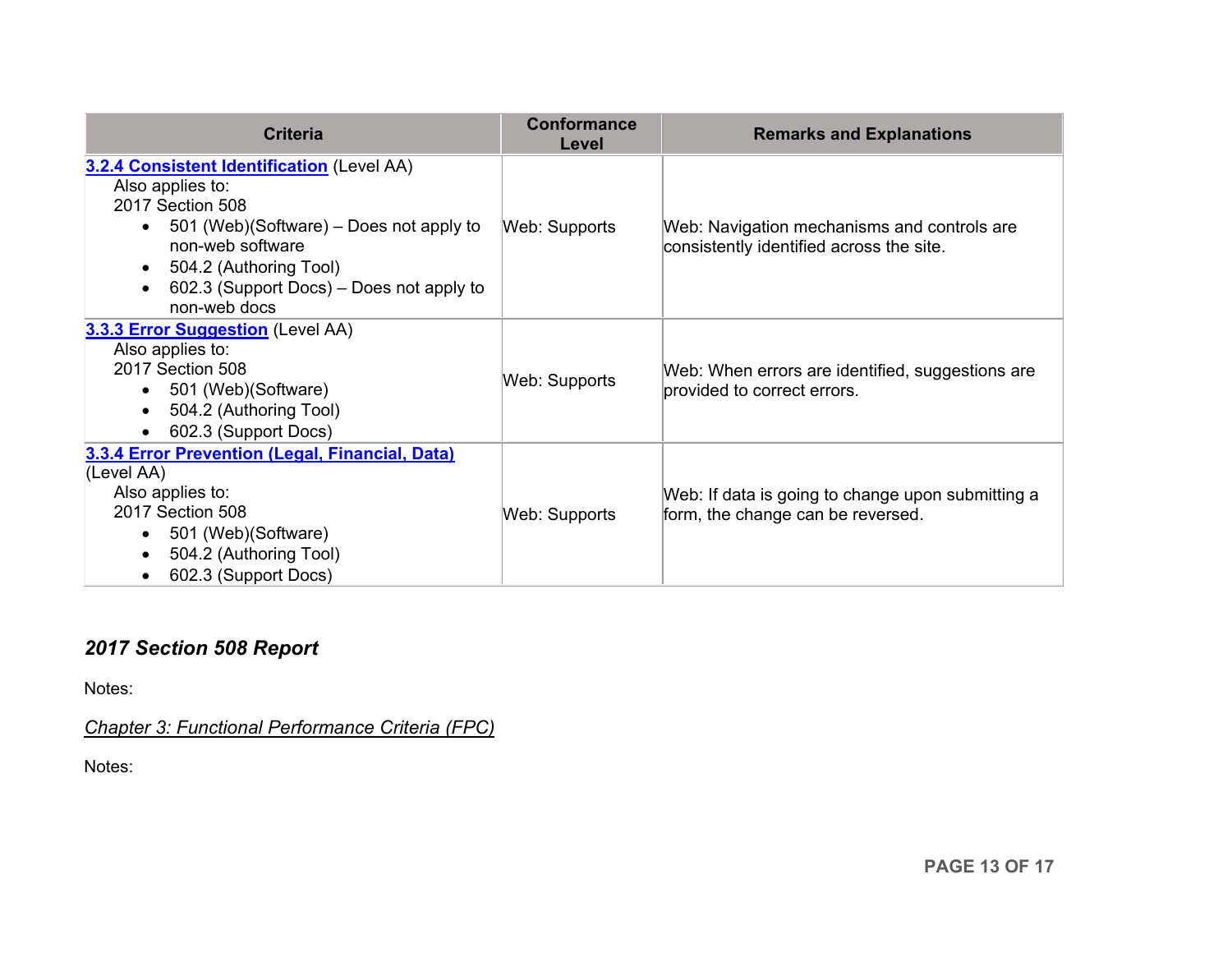| <b>Criteria</b>                       | <b>Conformance</b><br>Level | <b>Remarks and Explanations</b>                                                                                                                                                                                                                                                                                                                                            |
|---------------------------------------|-----------------------------|----------------------------------------------------------------------------------------------------------------------------------------------------------------------------------------------------------------------------------------------------------------------------------------------------------------------------------------------------------------------------|
| 302.1 Without Vision                  | Does Not Support            | Most of the product is not operable without vision. As<br>noted in 1.1.1 Non-text Content, the graph for<br>monitoring performance includes information about<br>time that isn't reflected in the table. Also, multiple<br>images across the site lack alternative text, including<br>the green arrow in the Install Update modal, and the<br>VMware and ESXi logo images. |
| 302.2 With Limited Vision             | Does Not Support            | Most of the product is not operable with limited<br>vision. As noted in 1.4.3 Contrast (Minimum), most<br>pages have text that does not meet WCAG AA color<br>contrast standards, such as for VM links that occur<br>across the site. Additionally, as noted in 2.4.7 Focus<br>Visible, there is a loss of visual indication of focus on<br>each page.                     |
| 302.3 Without Perception of Color     | Does Not Support            | Most of the product is not operable without the<br>perception of color. As noted in 1.4.1 Use of<br>Color1.4.1 Use of Color, color is used as the sole<br>visual means of communicating that buttons are<br>disabled across the site.                                                                                                                                      |
| 302.4 Without Hearing                 | Supports                    | No audio occurs on the site.                                                                                                                                                                                                                                                                                                                                               |
| 302.5 With Limited Hearing            | Supports                    | No audio occurs on the site.                                                                                                                                                                                                                                                                                                                                               |
| 302.6 Without Speech                  | Supports                    | No speech is required by the site.                                                                                                                                                                                                                                                                                                                                         |
| 302.7 With Limited Manipulation       | Does Not Support            | Users with limited manipulation may have different<br>requirements for using a site. However, as noted in<br>2.1.1 Keyboard, many elements do not activate via<br>keyboard and several inactive elements occur in the<br>focus order. Additionally, focus isn't managed<br>properly when opening and closing components.                                                   |
| 302.8 With Limited Reach and Strength | Does Not Support            | Users with limited reach and strength may have<br>different requirements for using a site. As noted in<br>2.1.1 Keyboard, many elements do not activate via<br>keyboard and several inactive elements occur in the                                                                                                                                                         |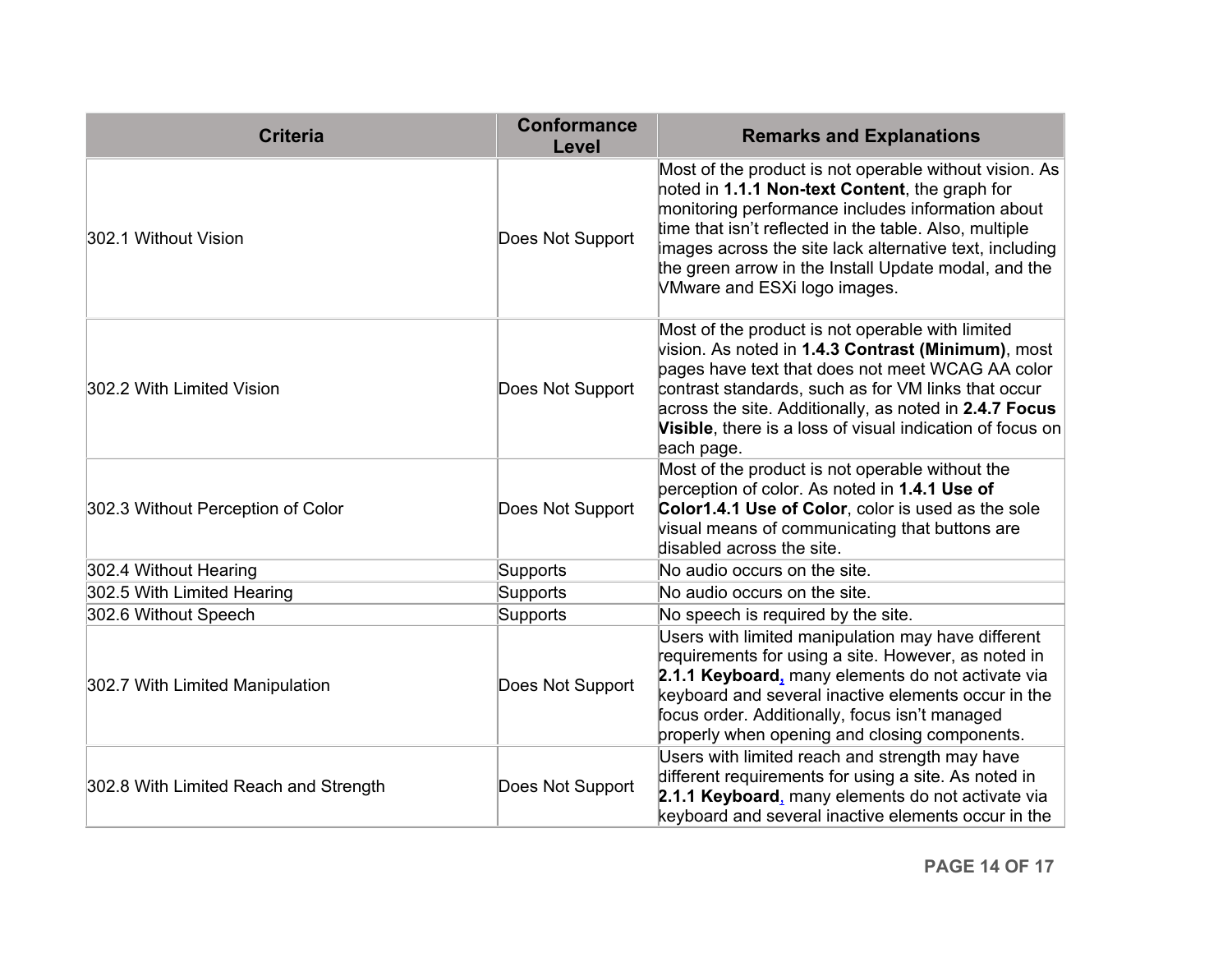| <b>Criteria</b>                                                          | <b>Conformance</b><br>Level | <b>Remarks and Explanations</b>                                                                                                                                                                                                                     |
|--------------------------------------------------------------------------|-----------------------------|-----------------------------------------------------------------------------------------------------------------------------------------------------------------------------------------------------------------------------------------------------|
|                                                                          |                             | focus order. Additionally, focus isn't managed<br>properly when opening and closing components.                                                                                                                                                     |
| 302.9 With Limited Language, Cognitive, and<br><b>Learning Abilities</b> | Supports with<br>Exceptions | Users with limited cognitive ability have varying<br>heeds and may not experience the same issues. As<br>described in 3.3.2 Labels or Instructions,<br>instructions for managing a virtual machine<br>environment are not provided within the site. |

### *Chapter 5: Software*

| <b>Criteria</b>                                 | <b>Conformance</b><br>Level            | <b>Remarks and Explanations</b>                                                                |
|-------------------------------------------------|----------------------------------------|------------------------------------------------------------------------------------------------|
| 501.1 Scope – Incorporation of WCAG 2.0 AA      | See WCAG 2.0<br>section                | See information in WCAG section                                                                |
| 502 Interoperability with Assistive Technology  | Heading cell – no<br>response required | Heading cell – no response required                                                            |
| 502.2.1 User Control of Accessibility Features  | Not Applicable                         | The product is not platform software.                                                          |
| 502.2.2 No Disruption of Accessibility Features | Supports                               | The product does not interrupt the accessibility<br>features of Windows 10.                    |
| <b>502.3 Accessibility Services</b>             | Heading cell – no<br>response required | Heading cell - no response required                                                            |
| 502.3.1 Object Information                      | Does Not Support                       | As described in 4.1.2 Name, Role, Value, there are<br>many inputs missing a programmatic name. |
| 502.3.2 Modification of Object Information      | Supports                               | The site supports changing of object information.                                              |
| 502.3.3 Row, Column, and Headers                | Supports                               | Tables on the site have proper mark up.                                                        |
| 502.3.4 Values                                  | Supports                               | Values are rendered to assistive technology.                                                   |
| 502.3.5 Modification of Values                  | Supports                               | The product supports the modification of values<br>through assistive technology.               |
| 502.3.6 Label Relationships                     | Does Not Support                       | As described in 4.1.2 Name, Role, Value, there are<br>many inputs missing a programmatic name. |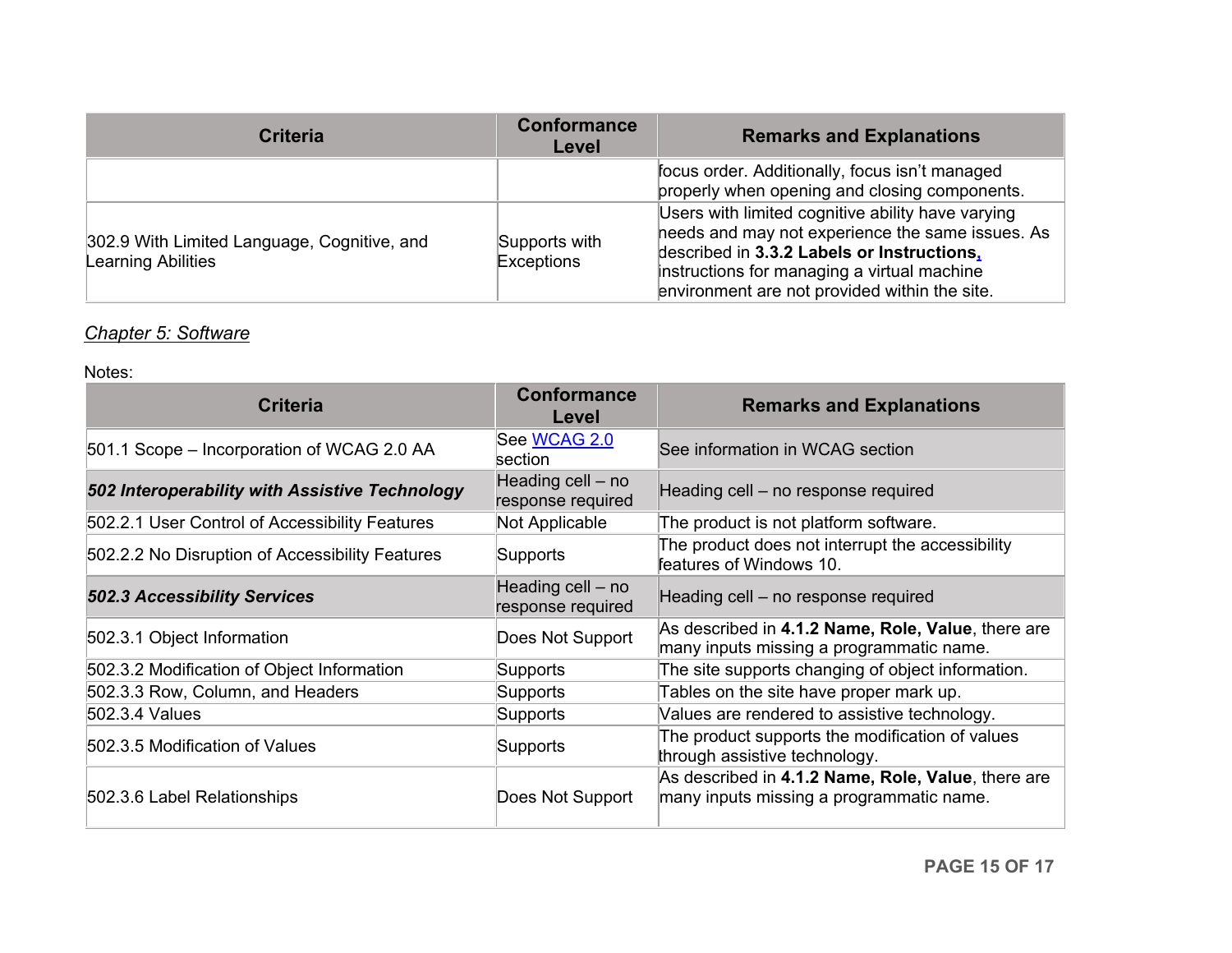| <b>Criteria</b>                                                                               | <b>Conformance</b><br>Level            | <b>Remarks and Explanations</b>                                                                                                                                          |
|-----------------------------------------------------------------------------------------------|----------------------------------------|--------------------------------------------------------------------------------------------------------------------------------------------------------------------------|
| 502.3.7 Hierarchical Relationships                                                            | Does Not Support                       | As described in 1.3.1 Info and Relationships, there<br>are implicit headings on most pages. Additionally,<br>folder structures are not communicated<br>programmatically. |
| 502.3.8 Text                                                                                  | Supports                               | Text is exposed to assistive technology.                                                                                                                                 |
| 502.3.9 Modification of Text                                                                  | Supports                               | Text can be modified by assistive technology.                                                                                                                            |
| 502.3.10 List of Actions                                                                      | Supports                               | Possible actions are described properly by assistive<br>technology.                                                                                                      |
| 502.3.11 Actions on Objects                                                                   | Supports                               | The product supports assistive technology executing<br>actions on objects.                                                                                               |
| 502.3.12 Focus Cursor                                                                         | Does Not Support                       | As described in 2.4.7 Focus Visible, focus is not<br>visible for some elements on each page.                                                                             |
| 502.3.13 Modification of Focus Cursor                                                         | Supports                               | The product allows assistive technology to move or<br>modify focus, insertion point, selection.                                                                          |
| 502.3.14 Event Notification                                                                   | Supports                               | The product notifies assistive technology of events.                                                                                                                     |
| 502.4 Platform Accessibility Features                                                         | Not Applicable                         | The product is not platform software.                                                                                                                                    |
| <b>503 Applications</b>                                                                       | Heading cell - no<br>response required | Heading cell - no response required                                                                                                                                      |
| 503.2 User Preferences                                                                        | Supports                               | The product supports platform accessibility settings,<br>such as native zoom settings and high contrast<br>mode.                                                         |
| 503.3 Alternative User Interfaces                                                             | Not Applicable                         | The product is not assistive technology.                                                                                                                                 |
| 503.4 User Controls for Captions and Audio<br><b>Description</b>                              | Heading cell - no<br>response required | Heading cell - no response required                                                                                                                                      |
| 503.4.1 Caption Controls                                                                      | Supports                               | The product does not have audio content.                                                                                                                                 |
| 503.4.2 Audio Description Controls                                                            | Supports                               | The product does not have audio content.                                                                                                                                 |
| <b>504 Authoring Tools</b>                                                                    | Heading cell - no<br>response required | Heading cell - no response required                                                                                                                                      |
| 504.2 Content Creation or Editing (if not authoring<br>tool, enter "not applicable")          | See WCAG 2.0<br>section                | See information in WCAG section                                                                                                                                          |
| 504.2.1 Preservation of Information Provided for<br><b>Accessibility in Format Conversion</b> | Not Applicable                         | The product is not an authoring tool.                                                                                                                                    |